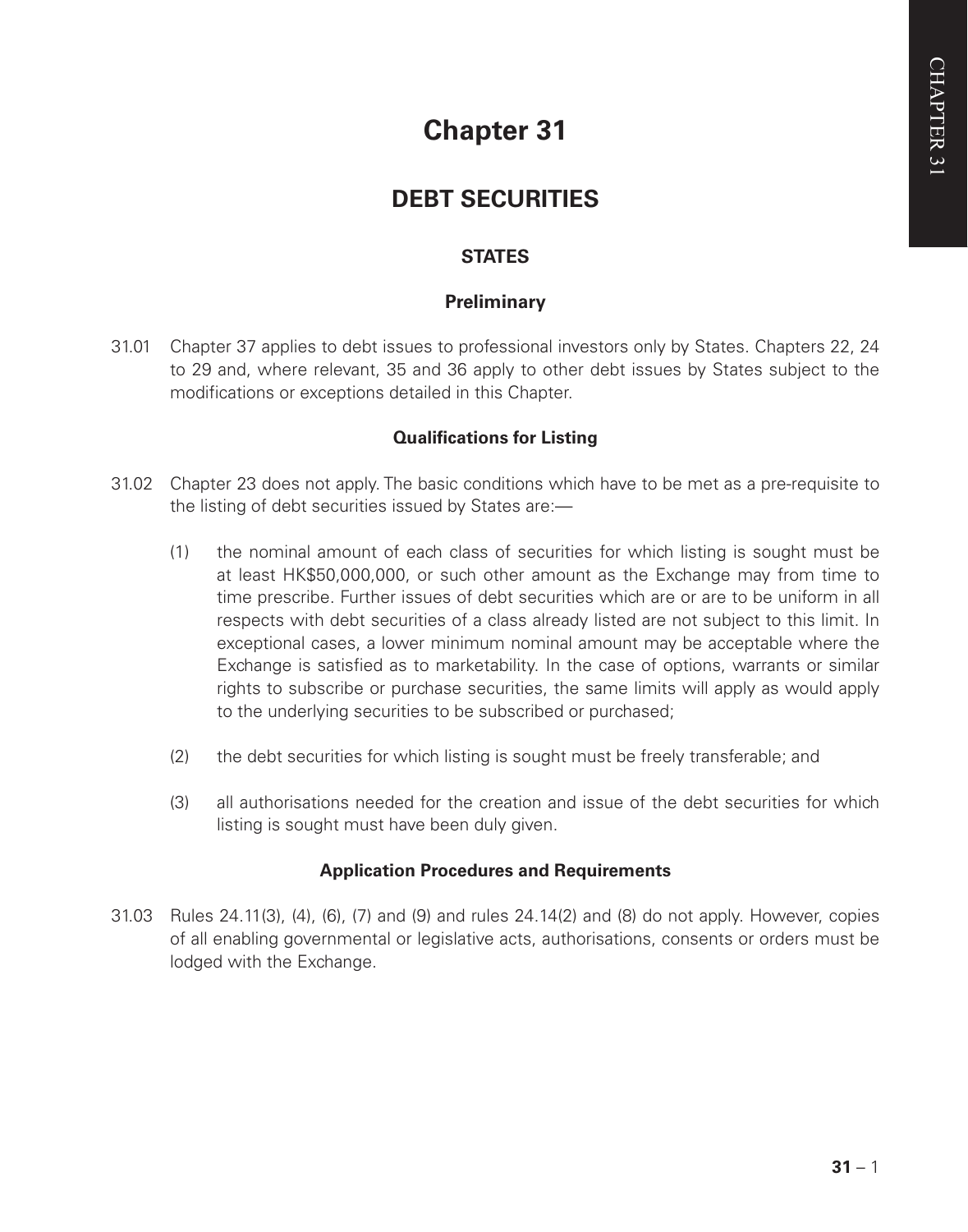#### **Listing Documents**

- 31.04 Some or all of the following additional information may be required by the Exchange to be included:—
	- (1) details of the organisation and administration of the State;
	- (2) a description of the economic situation (according to category of issuer)
		- (a) States
			- (i) general information:
			- (ii) gross national product by economic sector for the past two years;
			- (iii) production trends in the various economic sectors: breakdown by principal production branches for the past two years;
			- (iv) price, wage and employment trends over the past two years;
			- (v) export and import trends by economic sector and country over the past two years;
			- (vi) balance of payments;
			- (vii) gold and currency reserves;
		- (b) Regional Authorities
			- (i) general information;
			- (ii) description of the principal sources of revenue;
			- (iii) production trends in the various economic sectors: breakdown by principal production branches for the past two years;
		- (c) Local Authorities
			- (i) general information;
			- (ii) description of the principal sources of revenue;
	- (3) finances
		- (a) income and expenditure for the past two years and budgetary forecasts for the current year;
		- (b) public debt for the past two years.